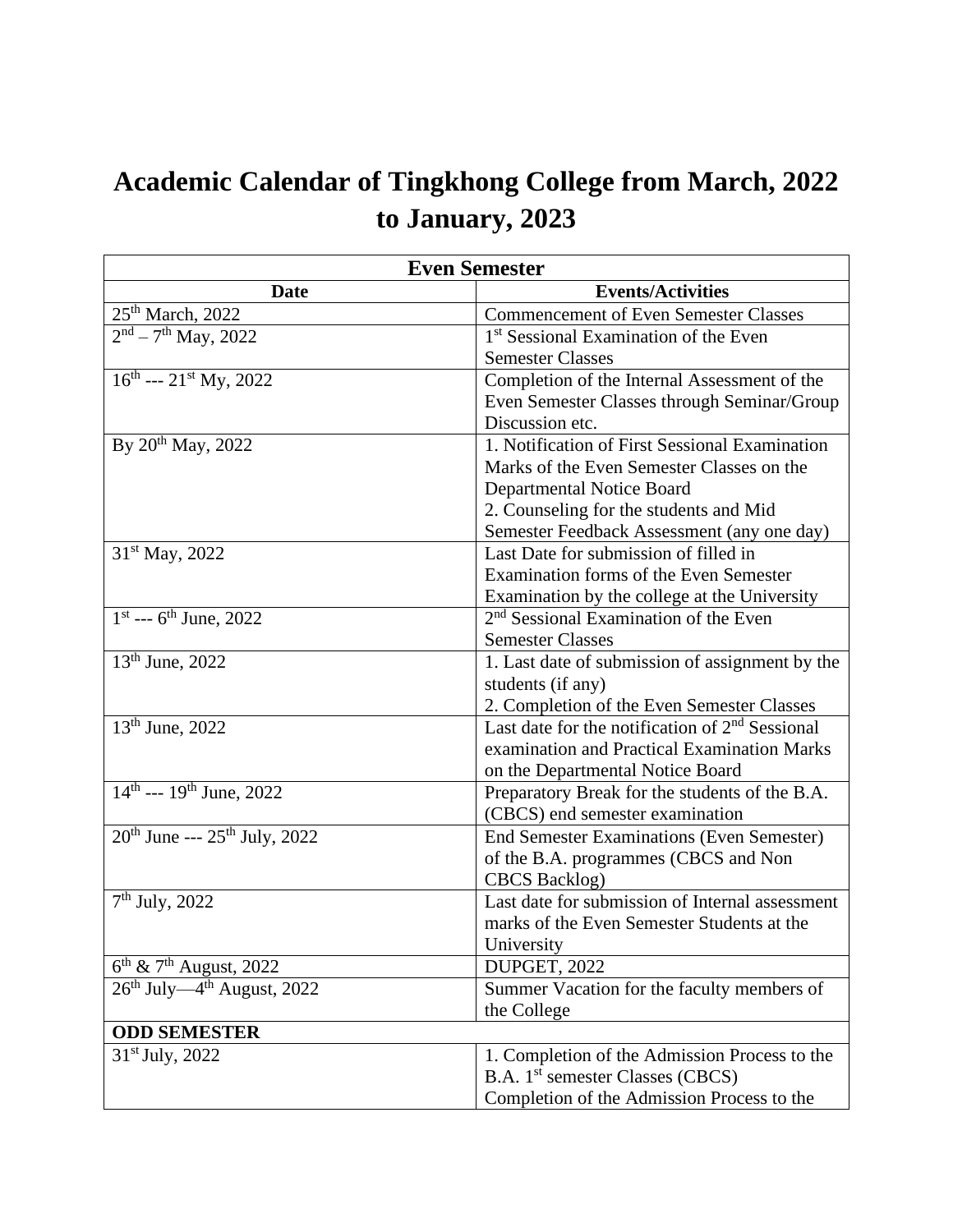|                                                                                                                                   | B.A. 3 <sup>rd</sup> and 5 <sup>th</sup> Semester Classes  |  |  |
|-----------------------------------------------------------------------------------------------------------------------------------|------------------------------------------------------------|--|--|
| 8 <sup>th</sup> August, 2022                                                                                                      | Commencement of odd semester classes of                    |  |  |
|                                                                                                                                   | B.A. Programmes (CBCS)                                     |  |  |
|                                                                                                                                   | 2. Notification of Class routine in the college            |  |  |
|                                                                                                                                   | 3. Notification of Course Plan/ Departmental               |  |  |
|                                                                                                                                   | Class routine in the Dept. Notice Board of the             |  |  |
|                                                                                                                                   | College                                                    |  |  |
| $\frac{8^{th} - 13^{th}$ August, 2022<br>By 30 <sup>th</sup> August, 2022                                                         | Induction Programme (Any one day)                          |  |  |
|                                                                                                                                   | Declaration of B.A. end semester result                    |  |  |
|                                                                                                                                   | (CBCS and Non CBCS Backlog)                                |  |  |
| $5th - 10th$ September, 2022                                                                                                      | 1 <sup>st</sup> Sessional Examination of the Odd Semester  |  |  |
|                                                                                                                                   | Classes                                                    |  |  |
| $\frac{15^{\text{th}}}{26^{\text{th}} - 20^{\text{th}}}$ September, 2022<br>26 <sup>th</sup> --- 30 <sup>th</sup> September, 2022 | Student Union Election (any one day)                       |  |  |
|                                                                                                                                   | 1. Internal Assessment of the Even Semester                |  |  |
|                                                                                                                                   | <b>Classes through Seminar/Group Discussioon</b>           |  |  |
|                                                                                                                                   | etc.(any one day)                                          |  |  |
| $1th$ --- $7th$ November, 2022                                                                                                    | $2nd$ sessional examinations of the Odd semester           |  |  |
|                                                                                                                                   | Classes of the B.A. Programme                              |  |  |
| 7 <sup>th</sup> November, 2022                                                                                                    | 1. Last date for Notification of 2 <sup>nd</sup> sessional |  |  |
|                                                                                                                                   | examinations and Practical Examination marks               |  |  |
|                                                                                                                                   | on the Departmental Notice Board                           |  |  |
|                                                                                                                                   | 2. Last date of Submission of assignment by                |  |  |
|                                                                                                                                   | the students                                               |  |  |
|                                                                                                                                   | 3. Completion of the even semester classes                 |  |  |
| $8th$ ---- 14 <sup>th</sup> November, 2022                                                                                        | Preparatory break for the students for the B.A.            |  |  |
|                                                                                                                                   | <b>End Semester Examination</b>                            |  |  |
| 15 <sup>th</sup> November-23 <sup>rd</sup> November, 2022                                                                         | End Semester Examinations (Odd Semester) of                |  |  |
|                                                                                                                                   | the B.A. programmes (CBCS and Non CBCS                     |  |  |
|                                                                                                                                   | Backlog)                                                   |  |  |
| 24 <sup>th</sup> December—2 <sup>nd</sup> January, 2023                                                                           | Winter Semester Vacation for the faculty                   |  |  |
|                                                                                                                                   | members of the college (Evaluation duties shall            |  |  |
|                                                                                                                                   | have to be adjusted)                                       |  |  |
| $4th$ --- 12 <sup>th</sup> January                                                                                                | Commencement of Even Semester Classes\                     |  |  |
|                                                                                                                                   | College week (any seven days)                              |  |  |